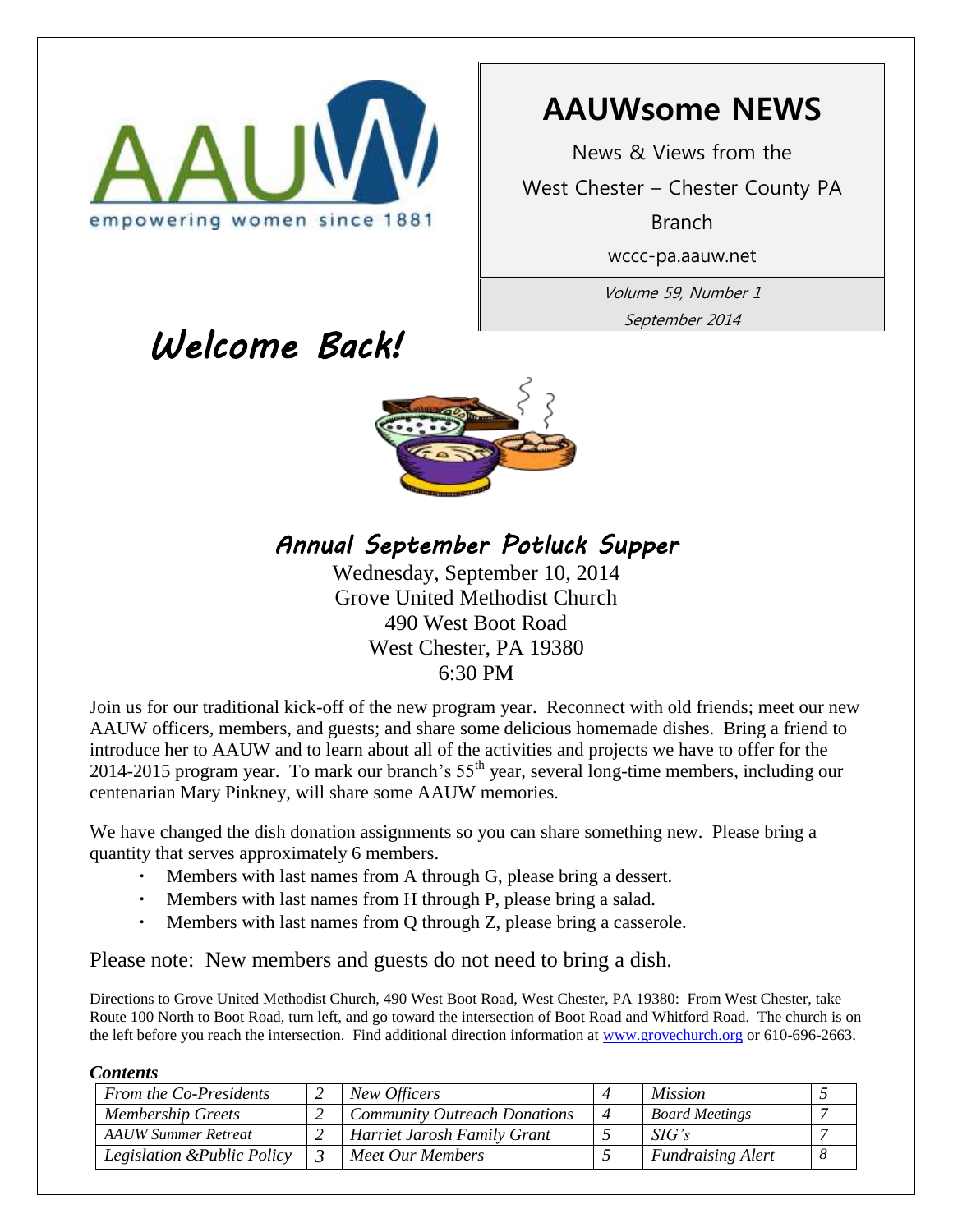# *From the Co-Presidents*

Welcome Back Members,

It seems that only yesterday that we were saying, "See you in September". September has always been a start to a new school year and all the new clothes and school supplies, a new season, and a new chance to get it right!

In September, our West Chester-Chester County AAUW Branch starts a new year as well. We have an exciting year planned for you! Plan to attend as many programs as you can, starting with the traditional "Potluck Super" on **Wednesday, September 10th at 6:30.** This event is always well attended and gives everyone a chance to socialize and catch up with the latest news.

All monthly programs are listed in the new handbook, which you will receive at the Welcome Back Potluck Supper.

Thanks to Sandy Alexander and her committee for all the hard work involved in putting the handbook together. The handbook includes the member's directory (as of June 30) and a list of all SIG's and monthly programs. The **handbook** along with the **wccc-pa.aauw.net**  website are valuable resources for members were they may locate all important information about our branch and its many activities.

Sandi Kwisz has been a dedicated leader the past two years, and working with her as copresident has taught me a great deal. I will miss Sandi's kind and thoughtful manner but am also excited to have such a capable women as Sue Johnston working with me as copresident this year.

New branch officers this year are Eva Kaufmann, Barbara Lathroum, Nancy Dore and Anne Anderko. Eva has been working with Peggy Staarman to plan the monthly programs.

Barbara Lathroum and Carol Habig will be working to continue to develop branch membership.

Nancy Dore is our new Recording Secretary to keep minutes, and Anne Anderko as Finance

Officer has the daunting task of keeping the branches finances in order. Please join us in thanking them for taking on these very important positions.

At this time, the Branch still needs someone to step up and lead the very important **Public Policy & Legislation** committee:, which was so ably headed by Ann Duerr in the past, and **TIG** (the Travel Interest Group), which was headed by Sue Johnston. Take this opportunity to be active in your branch and help us to continue to flourish by volunteering for these positions. Just contact your co-presidents for further information.

Always feel free to contact your co-presidents and board members with ideas, suggestions, and questions. We look forward to seeing you at branch programs and events.

*Dorothea Lavigne Sue Johnston*

# *Membership "Greeters"*

We need 2 or 3 members to help greet prospective members and make them feel more comfortable. Greeters could introduce them to other branch members and make sure they have signed the visitors' log. Carol and I are sometimes busy with name tags and handbooks, and we may not notice a new face right away.

Contact Barbara Lathroum at 484-995-2008 (email: [blathroum@gmail.com\)](mailto:blathroum@gmail.com) OR Carol Habig at 610-431-9987 (Email: whabig@verizon.net

# **Report from AAUW PA Summer Retreat in Lewisburg**

If you have the opportunity to attend a state event, then take it. Meeting so many committed and experienced women from around the state is worth a Saturday. Anne Anderko and I certainly found it so.

The major portion of the morning was spent on National/State updates and on AAUW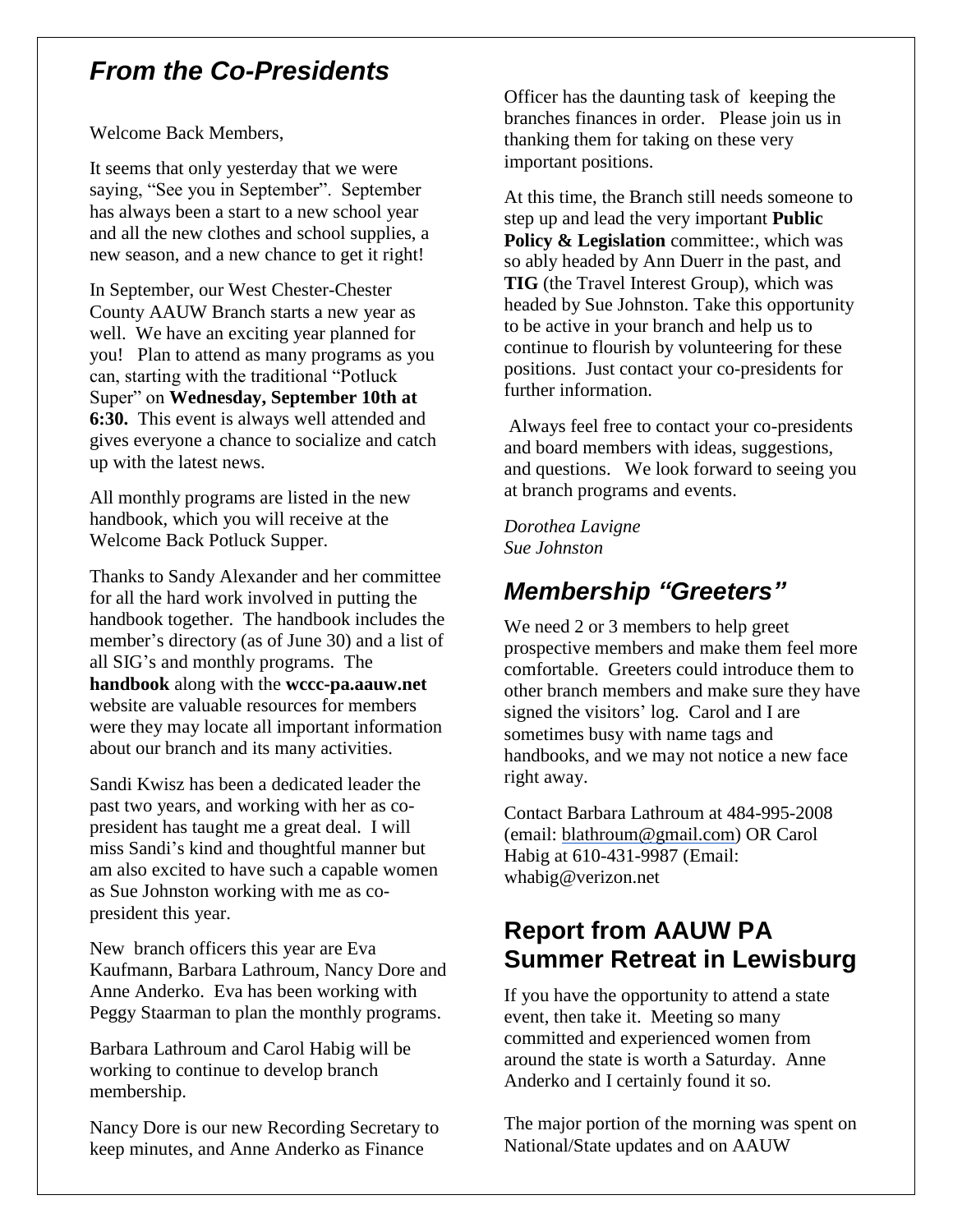Fundraising policies and guidelines (available at [www.aauw.org\)](http://www.aauw.org/). One PA push is to promote STEM through many programs, including Tech Savvy, which is funded by an \$84,000 grant from Verizon and \$250,000 grant from Alcoa.

Another state emphasis is on strengthening and increasing college/university partner members and mentoring leaders. It was announced at the event that a state student advisory council is to start in Pennsylvania.

The emphases for Pennsylvania public policy are equal pay/economic self-sufficiency, Common Core State Standards, and Get out the Vote. There are people at the state level who will provide resources to help accomplish goals in these areas of emphasis.

Forming coalition partners to advance the mission and vision of AAUW was the topic in the afternoon. Representatives from the Bucks County Women's Advocacy Coalition gave an informative presentation.

AAUW West Chester-Chester County Branch will be hosting the AAUW East District Meeting on October 18th. The subject will be Common Core State Standards. All are invited.

Sue Johnston

# **Legislation and Public Policy (LAPP)** By Ann Duerr

Great News! Gov. Corbett signed SB75 into law July 2, 2014. SB75 extensively revised the definition of human trafficking, increased penalties of perpetrators, and strengthened support for survivors.

At our August branch "retreat", the brainstorming group for the LAPP committee discussed plans for the upcoming 2014-2015 year. I will continue as a resource person; however, we are seeking to fill the chair/cochair position(s) and a standing committee. The role of the chair is to:

- develop a branch public policy plan consistent with the priorities of AAUW and AAUW-PA and
- keep members informed of these priorities and the action that needs to be taken

Patricia Schultz and Bonnie Friedman have volunteered for the committee. We encourage others to join us so an interested passionate member will fill the chair position!

Pam Ewing, PP representative from national AAUW, stated that the hot button issues from Capitol Hill are gearing up for the 2014 elections, campus sexual assaults, and equal pay.

AAUW-PA also stresses being an informed voter and Common Core education issues. The PA Eastern Meeting will be held on October  $18<sup>th</sup>$  at the Uwchlan Meeting House with Senator Dinniman speaking on the positive and negative aspects of Common Core.

Our branch will partner with League of Women Voters (LWV) for the November election regarding voter registration and being an informed voter. You can help LWV with registration on September  $20<sup>th</sup>$  at Exton Square Mall on the 2nd floor near the children's area.

Project Vote Smart begins a new interactive website early September that represents freedom from the billions of dollars candidates now spend abusing facts and manipulating voters emotionally instead of informing them intellectually. The link VoteSmart.org will be available nationally on September  $15^{\text{th}}$ .

There is much more to report next month. Meanwhile, check Sandy Alexander's website at wccc-pa.aauw.net. At the website, Public Policy includes AAUW Links and 2 Minute Activist. Also, we need your input—what is important to you regarding LAPP?

Be a 2 Minute Activist (check branch website) \*\*\*

\*\*\*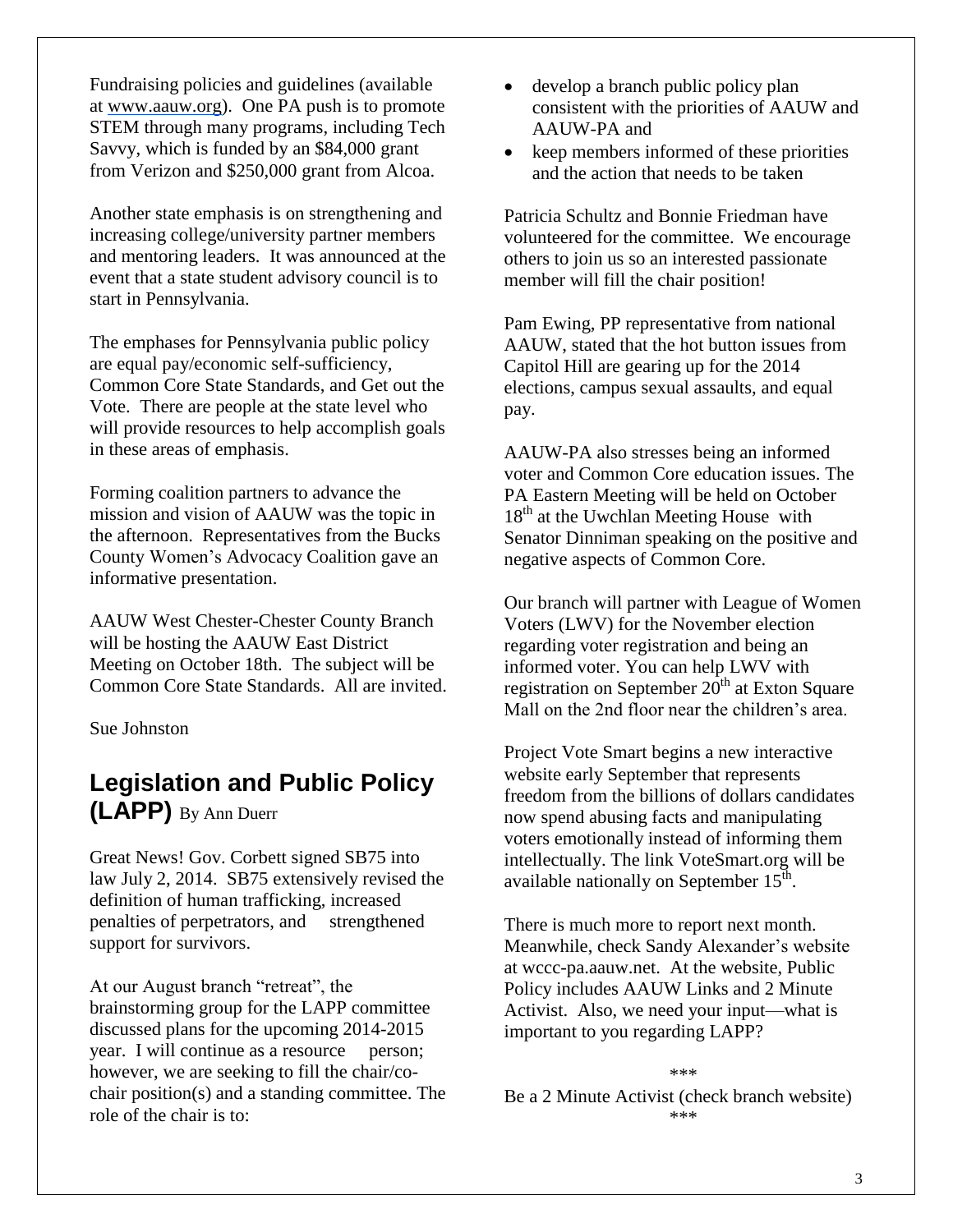# *Congratulations and Thanks to our new Officers*

Here is the list of those who are new to the board, or who have graciously agreed to serve in a new position as officers and/or Chairpersons for the next program year. Co-President: Sue Johnston [sjwj77@verizon.com](mailto:sjwj77@verizon.com) 610-363-8535 Program Co-Vice Presidents: Eva Kaufmann [ekaufmann1@gmail.com](mailto:ekaufmann1@gmail.com) 610-793-3809 Membership Co-Vice President: Barbara Lathroum [blathroum@gmail.com](mailto:blathroum@gmail.com) 610-321-9783 Recording Secretary: Nancy Dore [4dores@comcast.net](mailto:4dores@comcast.net) 610-725-0459 Corresponding Secretary: Laura LaBuda labudalaura@aol.com 610-888-9509 Finance Officer: Anne Anderko [ananderko@msn.com](mailto:ananderko@msn.com) 484-885-4943 Fundraising Co-Chair: Donna Golden [goldendonna@verizon.net](mailto:goldendonna@verizon.net) 610-429-0944 Alice Lawson Scholarship Fund: Patti Barker [Syracusefan1@verizon.net](mailto:Syracusefan1@verizon.net) 610-458-7344

*A special thanks to our Nominations Committee:* Kay Philipps, Chair; Patti Barker; Elaine Burgess; Jean Speiser and Carol Zabriskie.

# *Alice Lawson Fund*

The Social Duplicate Club composed of both AAUW Members and non-AAUW Members contributed \$272.00 to the Alice Lawson Fund from monies received between August 2013 and August 2014.

AAUW Members participating in this group are Betty Bradford, Cynthia Fischer, Dorothea Lavigne, Martina Ossman, Kay Philipps, Mary Pinkney, Jane Schultz,and Mary Smith. Members who would like to be on our substitute list may contact Kay Philipps. Contact information is in our Handbook.

# **Community Outreach Donations**

Over the past several years, our branch has made monthly item contributions to Domestic Violence Center of Chester County. This program year, we will add Dawn's Place and Wings for Success to our list. Both organizations are branch Gateway to Equity Award recipients. All three organizations help change women's lives.

We will alternate each month with the following schedule:

*Dawn's Place*: September, December, and March

*Domestic Violence Center:* October, January, and April

*Wings for Success*: November and February

*Dawn's Place* is a safe and secure residential program that helps women who are making the journey from commercial sexual exploitation to a life of freedom, choice, and independence.

*The Domestic Violence Center of Chester County (DVCCC)* has helped over 30,000 survivors of domestic violence in the Chester County community since 1976. DVCCC empowers survivors of domestic abuse through information and support as they reclaim their lives.

*Wings for Success* has helped more than 7,500 women as they face the challenge of securing sustainable income. By providing workplace appropriate clothing, guidance and workshops, Wings for Success gives confidence to women as they enter the workplace. The branch newsletter AAUWsome and branch website – wccc-pa.aauw.net - will keep you informed of the items that will be collected at our monthly membership meeting. Thank you for your continued support! Donna Golden, Sandi Kwisz and Laura LaBuda.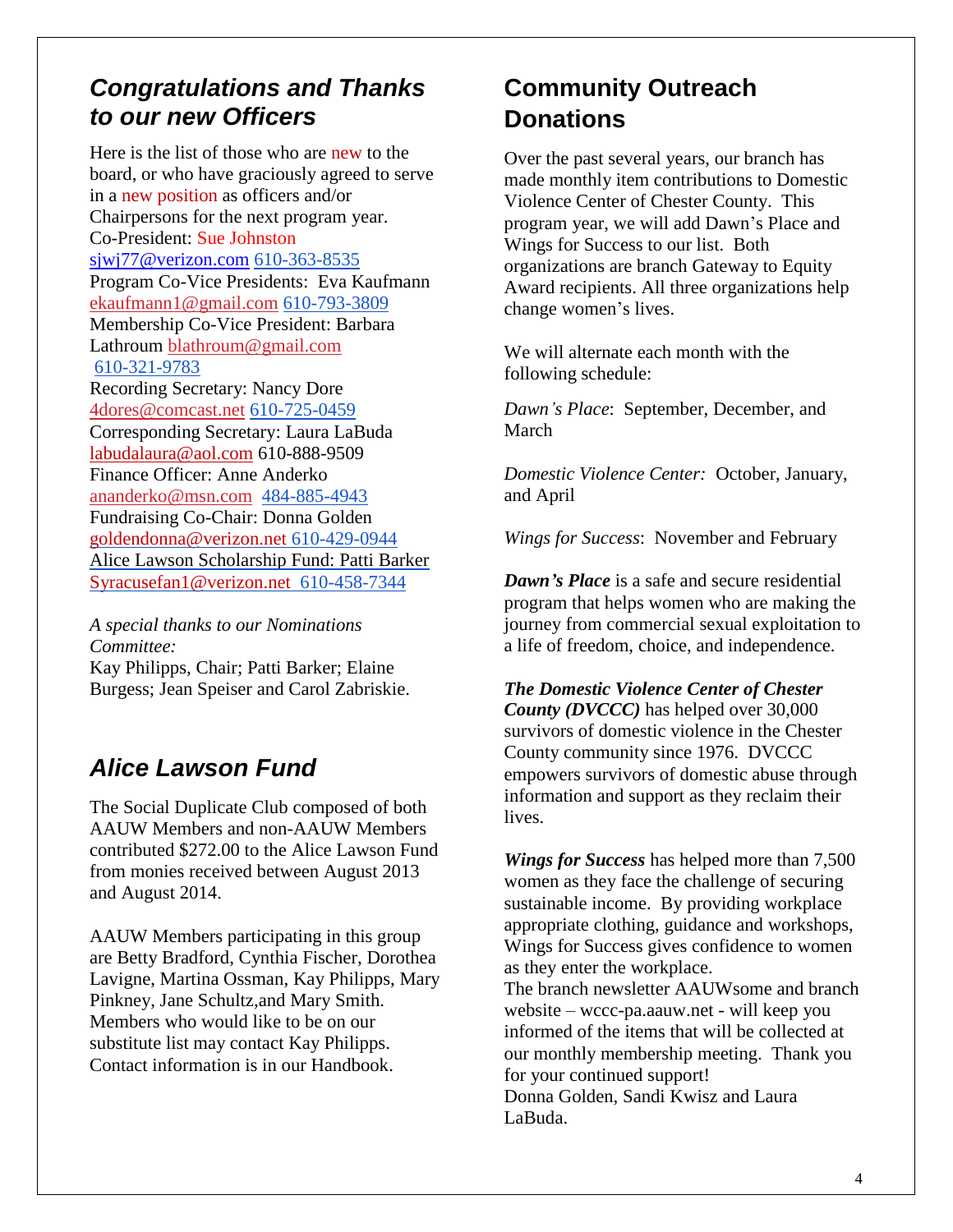# **Harriet Jarosh Family Grant**

As you know, last year our branch received a generous gift of \$10,000 from the Harriet Jarosh family, allowing for an environmental education fund in her name to be established. In January of 2014, a committee consisting of Nancy Dore, Donna Golden, Carla Grot, Eva Kaufmann and Sandi Kwisz met in order to establish the guidelines and an application form for the fund. We met monthly until May and worked out the following details:

The primary objective of the Fund is to support environmental education projects and activities for students in the Chester County Public Schools. "Hands-on" projects should promote school and community environmental awareness.

All 12 school districts in the county were contacted. We targeted grades 4 through 8 for the year 2015 and will award an amount of up to \$1,000 to the final recipient.

A detailed application form and grant guidelines will be available on our website in January. The committee will meet as needed and in the spring of next year select the winner.

#### **For September - Dawn's Place:**

Paper products, such as toilet tissue, facial tissue, napkins, and paper towels

#### **Ongoing - Wings for Success**

Department store shopping bags are needed. You can bring these to any of our meetings.

Gift cards to Target, K-Mart, Staples, etc. are acceptable each month.

*Carla Grot*

# **Meet Our New Members**

Welcome to our newest members**: Bonnie Friedman, Kristina Hopton, Hagar Nero, Patricia Schultz, and Dorothy Von Gerbig.** Their information is included in the handbook.

### *Membership Outreach*

Your Records with the National Association can be accessed by contacting: --**Helpline Phone** (800) 326-2289 or --**Internet and email:** The website for national AAUW is http://www.aauw.org/. You'll need your membership number, which can be found on the address label of the Association publication (Outlook).

#### **Quick Contact Info for Branch, below:**

*AAUW Mission Statement AAUW advances equity for women and girls through advocacy, education, philanthropy, and research.*

*Norma George* Newsletter Co-Editor 610-872-7567 [ngeorge@cheyney.edu](mailto:ngeorge@cheyney.ecu)

*Tamara Hollins* Newsletter Co-Editor

Branch Website [wccc-pa.aauw.net](http://wccc-pa.aauw.net/)

610-399-2256 [thollins@cheyney.edu](mailto:thollins@cheyney.edu)

*Nancy Rumfield* Newsletter Co-Editor 610-399-0388 [nrumfield@gmail.com](mailto:nrumfield@gmail.com)

*Newsletter email* [aauwsumnews@gmail.com](mailto:aauwsumnews@gmail.com)

*Sue Johnston* Branch Co-President [610-363-8535](mailto:610-363-8535) [sjwj77@verizon.com](mailto:sjwj77@verizon.com) 

*Dorothea Lavigne* Branch Co- President 484-315-8651 [dlav43@aol.com](mailto:franpierce@verizon.net)

*Eva Kaufmann* Program Co-Vice-President [610-793-3809](mailto:610-793-3809) ekaufmann1@gmail.com

*Peggy Staarman* Program Co-Vice-President 610-269-4866 [peggstaar@verizon.net](mailto:4dores@comcast.net)

*Barbara Lathroum* Membership Co -Vice-President [610-321-9783](mailto:610-321-9783) [blathroum@gmail.com](mailto:blathroum@gmail.com)

*Carol Habig* Membership Co - Vice-President 610-431-9987 [whabig@verizon.net](mailto:mjschultz46@hotmail.com)

*Nancy Dore* Recording Secretary 610-725-0459 4dores@comcast.net

*Laura LaBuda* **Corresponding Secretary** 610-888-9509 labudalaura@aol.com

*Anne Anderko* Financial Officer [484-885-4943](mailto:484-885-4943) [ananderko@msn.com](mailto:ananderko@msn.com)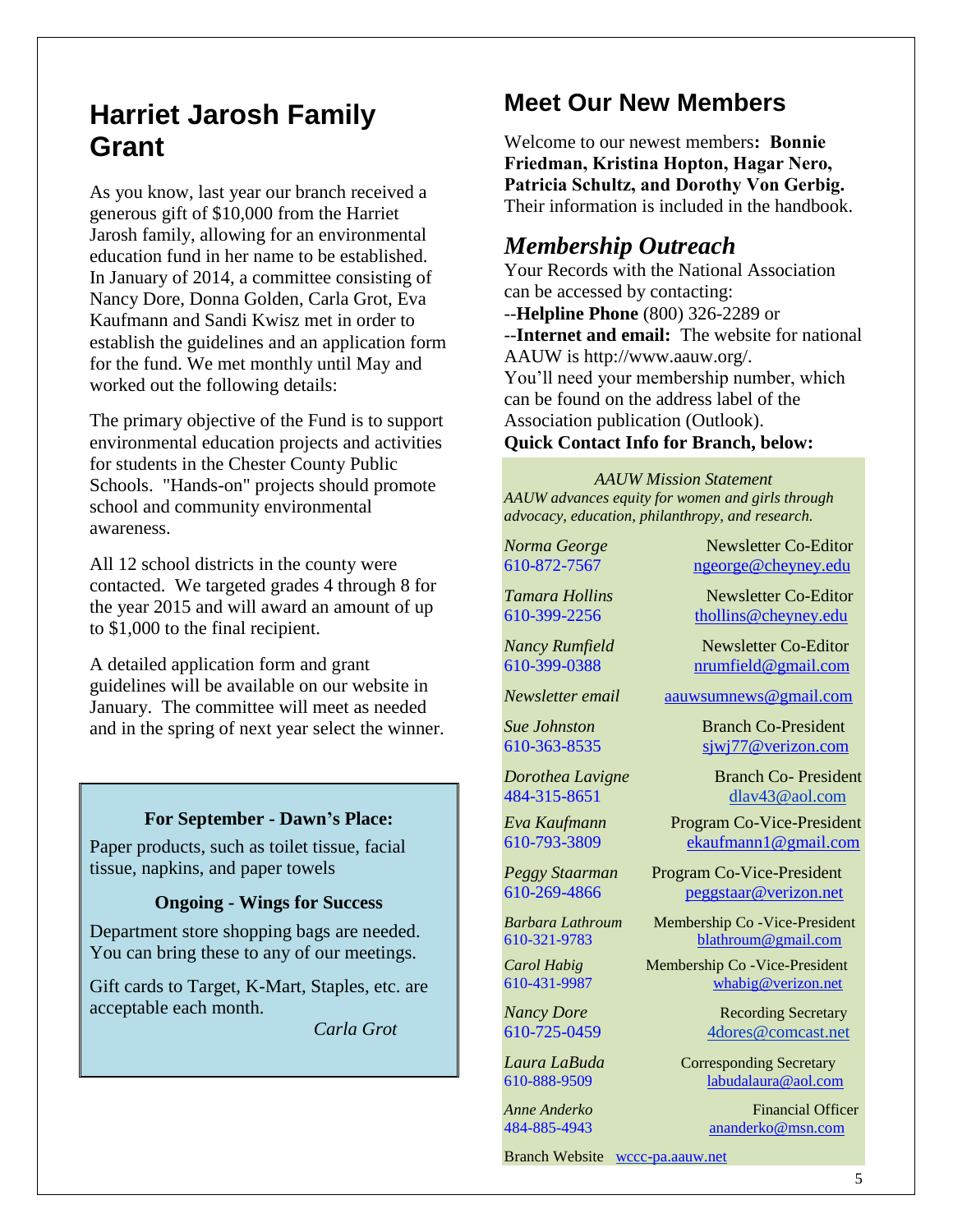# **Help AAUW Save Money**

Each year our editors put together eight informative, attractive, and news filled issues of our *AAUW some* newsletter. At current prices, printing and mailing costs exceed \$1.50 a piece per issue, costing over \$12.00 per member per year. For several years, many AAUW members have received their copies via e-mail. If you are not already receiving the *AAUW newsletter* via e-mail and would be willing to do so, please contact Sandi Kwisz at [SandraK98@aol.com](mailto:SandraK98@aol.com)

# **Guidelines for** *AAUW some*

1. Deadline for articles is the  $10<sup>th</sup>$  of the month unless noted in newsletter.

2. Board will develop outline/plan for newsletter.

3. Copies of each article must be sent to the Co-Presidents.

4. Articles should be less then 340 words (1 column in 12 pt.) and sent as .doc (Word) files whenever possible.

5. Program information should be available for publication in the month prior to the event.

6. SIG information should be specific (when, where, leader, contact info., program or book).

7. Photos should be sent in .jpg format and should be the best quality possible. Leave cropping to the editors when possible.

8. Editors must keep newsletter to 10 pages or less (5 printed front and back).

9. Editors must consult with President or designee if newsletter is too long.

10. Editors and Co-Presidents will determine number of copies to be printed.

11. Board will review and decide list of Friends who receive printed copies.

12. The newsletter should go to the printer by the  $25<sup>th</sup>$  of the month. Copies should include the Circulation Manager, Person who distributes the e-mail version, and, if requested, other named designees.



Because our members are so important to us, we want to keep in touch. Do you know of a member who needs to receive a get well note or card of support? Please contact our Corresponding Secretary - Laura LaBuda  $(labudalaura@aol.com)$  with the necessary information.

### *Interested in submitting an article or have information to share?*

### *We need your News!*

The co-editors of *AAUWsome News*, are delighted to bring you this issue of the newsletter, but … *We continue to need input from members!!* Please send *articles* as Word documents. Forward your news articles to the *gmail account:* [aauwsumnews@gmail.com,](mailto:aauwsum@gmail.com) indicating the topic and month in the subject box and cc the President. This is a shared account, so the co-editors can access your email and keep their work or personal mailboxes from getting filled. It also makes collaborating easier.

Remember that articles for a given month of the newsletter are due on the 10th of the preceding month*.* Please provide all necessary information with your submission.

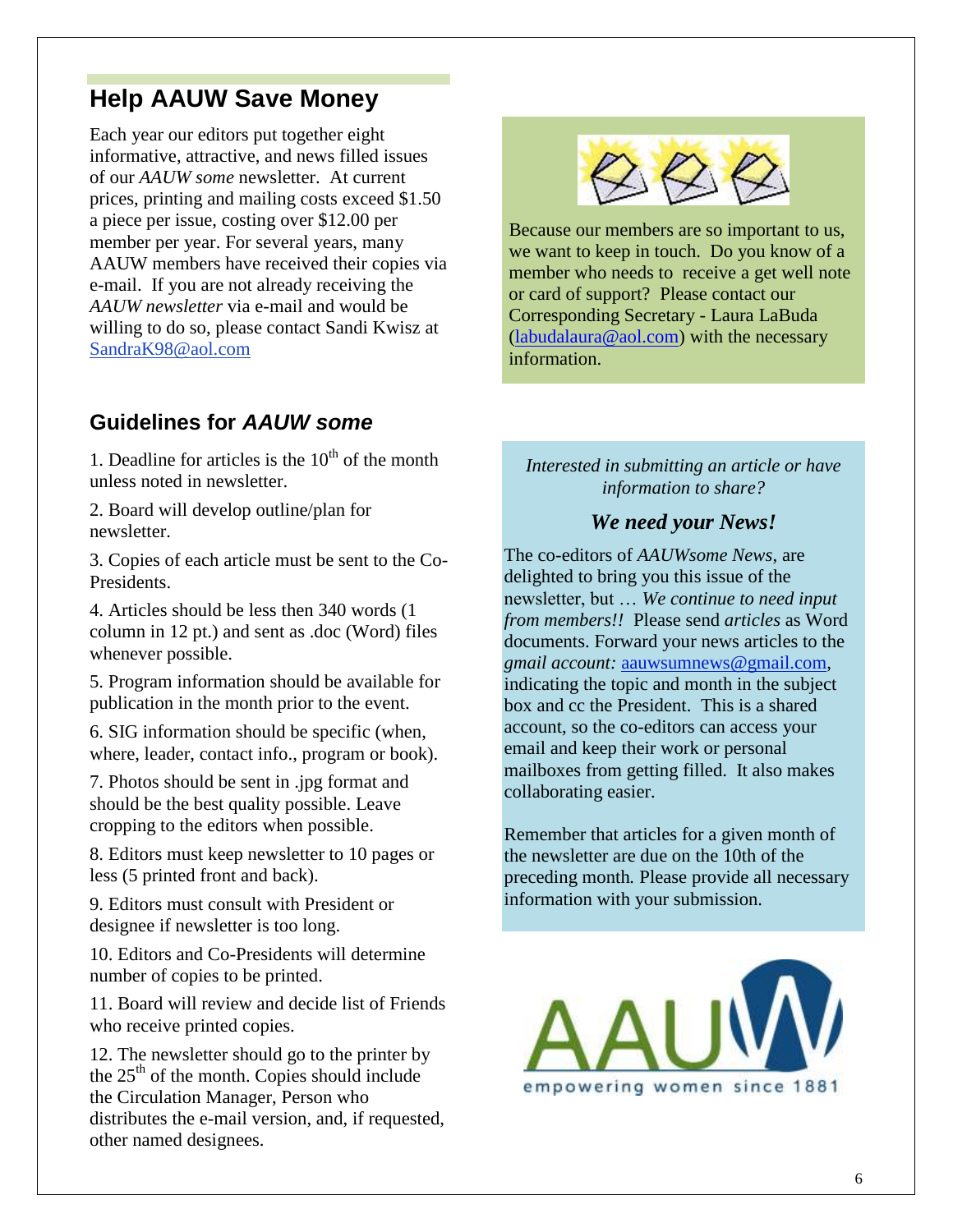# *Board Meetings*

All Board meetings are open to the membership and are held at the *Women's Center at West Chester University.* Meetings begin at 7:00 p.m., are over by 9 p.m., and are usually on the first Wednesday of the month. The next meeting is on Wednesday, September 3rd.

## **Special Interest Groups**

### **Couples Bridge**

Meets the  $3<sup>rd</sup>$  Saturday evening each month at a member's home. We are a social group and welcome all who like to play. Contact the chair, Carol Habig, at 610-431-9987 or e-mail her at [whabig@verizon.net.](mailto:whabig@verizon.net)

### **Lit I, Afternoon Book Discussion:**

Lit group one meets the fourth Thursday afternoon of the month at 1:00 pm at a member's home.We read both fiction and nonfiction.

September 25: *Guests on Earth* by Lee Smith Leader: Martina Ossman Hostess: Sue Johnston (610- 363-8535) New members are always welcome. Call the hostess if you plan to attend. Chair: Kay Philipps (610-399-0697)

**Lit II Book Group:** Lit Group II is reading *The Girls of Atomic City* by Denise Kiernan for our September 17th meeting. It tells the true story of the young women who worked on the atomic bomb during World War II at Oak Ridge, Tennessee. It is available in paperback, on Kindle, and at the Chester County Library. Our hostess is Pat Schultz (1135 Merrifield Drive, West Chester, 610-436-9752). We start at 7:00 p.m. For more information and directions, contact Jean Speiser at 610-692- 3227(o), 610-738-3363(h), or JeanSpeiser@gmail.com.

**Non-Fiction Group:** The Non-Fiction Book Group meets on the third Monday in alternate months. The next discussion will be Monday, September 15, 2014 at 7:00 pm in the restaurant at the Days Hotel at 943 South High Street in West Chester. The discussion title has not yet been determined, but you may call or email Paula Mcginness for more information at 610-942-4852 or at pmcginness@verizon.net.

### **Finance Discussion Group**

This group is currently not active  $-$  if you are interested please contact Sue (610-363-8535) sjwj77@verizon.net or Dorothea (484-315- 8651) [dlav43@aol.com](mailto:dlav43@aol.com)

### **FIG (Food Interest Group)**

This groups dines around either at members' homes or restaurants. The group usually meets on the second Saturday or Sunday of the month. Couples (unless otherwise specified) and singles are welcome.

Next event: Sunday, September 14, we will be having brunch at a local restaurant. Details will be announced to FIG members via email invitations. New members are welcome. Please call Donna Eaves, 610-692-5277, or at [deaves@live.com.](mailto:deaves@live.com) for more information.

### **Great Decisions**

For information on the Great Decisions group, contact Jacky Page at 610-359-9887 or [jacquelinepage9@gmail.com](mailto:jacquelinepage9@gmail.com)

### **TIG (Travel Interest Group):** *AAUW TIGers*

The Travel Interest Group is composed of members who like to go on day trips. Trips are open to all members and guests. Some are limited in number.

The group is presently inactive as there is no chair. Please contact Dorothea Lavigne or Sue Johnston if you are interested. Co-chairs would be great as we usually do six to eight activities a year!

### **Interested in a Craft Group?**

A number of our members have indicated they enjoy doing crafts, so the board would like to encourage the formation of a new *Special Interest Group* focusing on crafts and/or hobbies. The group could work on one craft such as quilting, jewelry making, or calligraphy or the group may want to incorporate a number of crafts. If you are interested in joining or leading this type of interest group, please contact Peggy Staarman 610-269-4866 or peggstaar@verizon.net.